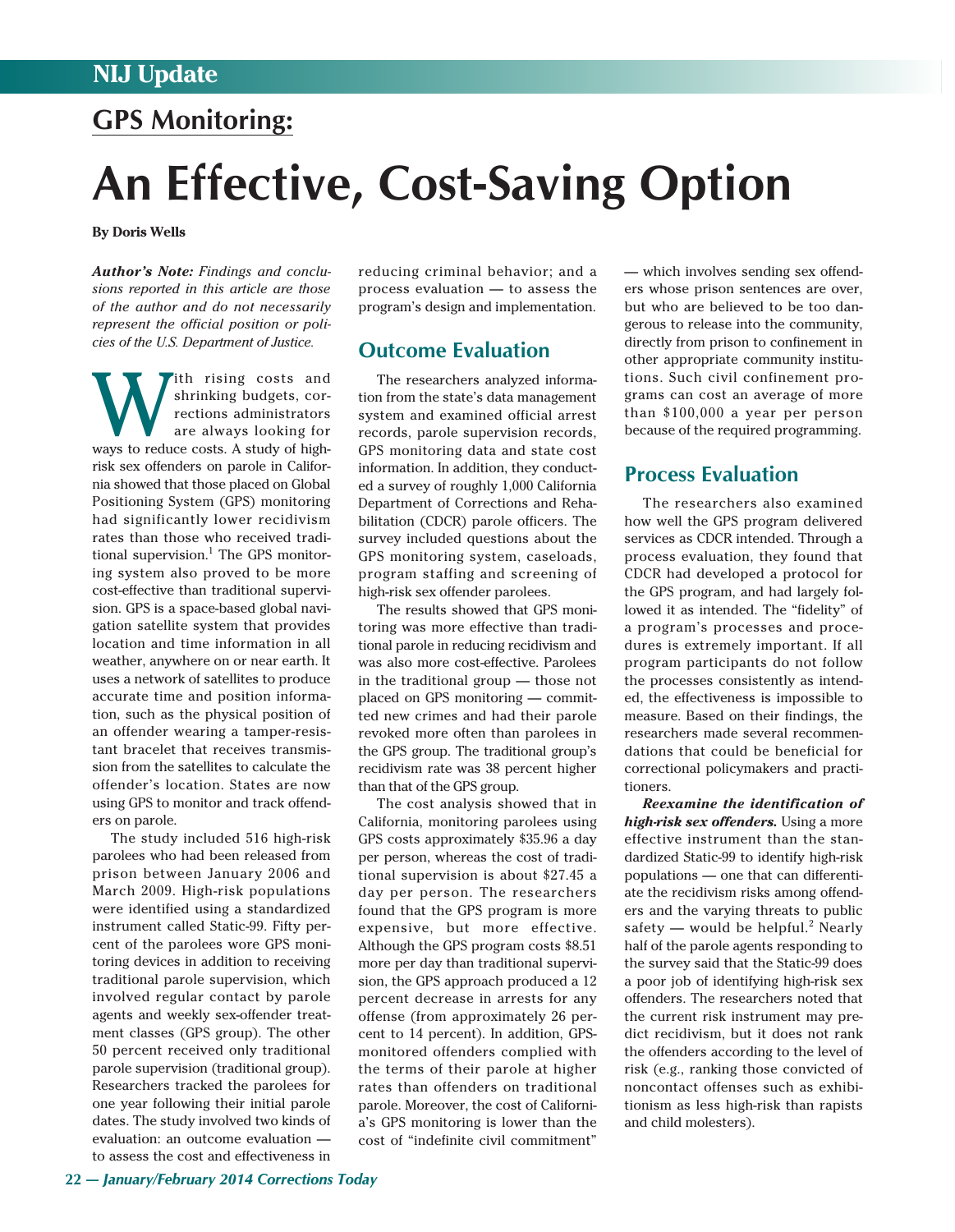*Monitor attendance at treatment classes.* Researchers found that the parole agents and service providers did not effectively track the parolees' attendance at treatment classes. One-hundred parolees had no record of attending treatment during the study period, and only 75 percent of parole agents said that their parolees attended treatment at least once a week. Previous research indicates that meticulously monitoring sex offender treatment is important sex offenders who stop attending treatment have higher recidivism rates.

*Use graduated sanctions that balance cost and risk.* Instantly sending someone back to prison for a minor violation is costly. GPS supervision costs \$35.96 per person, per day, whereas one day's stay in a California prison is about \$129 per person. The researchers recommend that CDCR use graduated sanctions for dealing with parole violations. Such a system weighs the gravity of the offense against the need to preserve public safety — it ensures that a parolee with a serious violation is incarcerated, whereas one who presents less danger is still sanctioned, but in a less restrictive, less costly manner (e.g., by imposing a home curfew on the offender). The researchers noted that California is in the process of piloting a new, structured decision-making system for dealing with parole violations, which will allow parole agents to scientifically weigh an offender's risk level and the benefits of alternatives to prison.

*Mandate the use of zones.* The researchers also found that parole agents were neglecting to use inclusion and exclusion zones, which are intended to keep parolees either within certain areas or away from certain places that attract many children. The researchers found that only 60 percent of parole officers discussed the limits of inclusion zones, and only 50 percent discussed exclusion zone limits. The researchers argue that the use of zones may be the most important GPS tool because the application of zones allows parole officers to be alerted to specific offender movements. Thus, they recommend making the zones compulsory.

*Use a monitoring center to screen alerts.* Eighty-nine percent of parole agents reported in the survey that GPS monitoring was more timeintensive than traditional supervision. Agents, for example, must respond to minor alerts triggered by offenders tampering with the device or moving out of reach of the system for a few minutes. The researchers noted that according to an internal CDCR document, officers spent 44 percent of their time monitoring movements by GPS and 12 percent in the field.

To help remove the burden of responding to "minor" alerts, California switched to a centralized monitoring system in 2011. Under the new system, two vendor-operated centers screen the thousands of GPS alerts that agents receive each month and respond to the more technical alerts (e.g., a battery that has run too low). The centers forward alerts that are more serious to parole officers, allowing officers to focus more closely on direct supervision and on responding to real threats to community safety.

*Limit caseload to 20.* GPS monitoring increases the information that officers receive about parolees, but reviewing this information is timeconsuming. To ensure that agents have sufficient time to directly supervise offenders, the researchers recommended smaller caseloads — no more than 20 offenders per officer. The evaluation showed that the size of the caseload was correlated with parole violations and with parolees returning to custody — meaning that the more offenders per caseload, the greater chance of them returning to custody.

#### **Issues and Concerns**

The researchers noted that GPS monitoring is not flawless. It sometimes gives "false positives" that indicate the offender has violated the terms of the release, when in fact the offender is in an underground location or sleeping under an electric blanket that disrupts the GPS signal, for example. The researchers also pointed out that the study lasted for only one year, and results may vary during longer periods of time. For example, they noted that none of the existing studies has shown that electronic monitoring does more than postpone recidivism. In the words of Peckenpaugh and Petersilia, "When the bracelets come off, other studies have found that monitored offenders perform no better [in terms of recidivism] than offenders [who] were never subject to monitoring."<sup>3</sup>

### **Conclusion**

GPS monitoring may have some shortcomings, but research shows that it can be an effective, cost-saving option compared to traditional parole. Studies in several states such as California and Florida<sup>4</sup> have shown GPS to be effective in reducing recidivism, but further research is needed to continue to evaluate its long-term effectiveness in reducing recidivism; to identify areas for improvement; and to assess how it may be useful in other areas of corrections.

#### **ENDNOTES**

<sup>1</sup> Researchers at Development Services Group Inc., of Bethesda, Md., and Old Dominion University in Norfolk, Va., conducted the study of California parolees. Read their final report to NIJ, titled Monitoring High-Risk Sex Offenders With GPS Technology: An Evaluation of the California Supervision Program, at https:// www.ncjrs.gov/pdffiles1/nij/grants/238481 .pdf.

 $2$  Ritter, N. 2013. New tool will manage community corrections … and beyond. Corrections Today, 75(3):66-68. Retrieved from https://ncjrs.gov/pdffiles1/nij/24 3275.pdf.

<sup>3</sup> Peckenpaugh, J. and J. Petersilia. 2006. Sex offender reentry: Jessica law measures in California. Working paper for the Stanford Criminal Justice Center. Palo Alto, Calif: Stanford University School of Law. Retrieved from http://www.law. stanford.edu/program/centers/scjc/ workingpapwrs/JPeckenpaugh\_06.pdf

 $<sup>4</sup>$  Bales, W. et al. 2010. A quantitative and</sup> qualitative assessment of electronic monitoring. Washington, D.C.: U.S. Department of Justice, National Institute of Justice. Retrieved from http://www.ncjrs.gov/pdf files1/nij/grants/230530.pdf.

*Doris Wells is an editor-writer at the National Institute of Justice.*